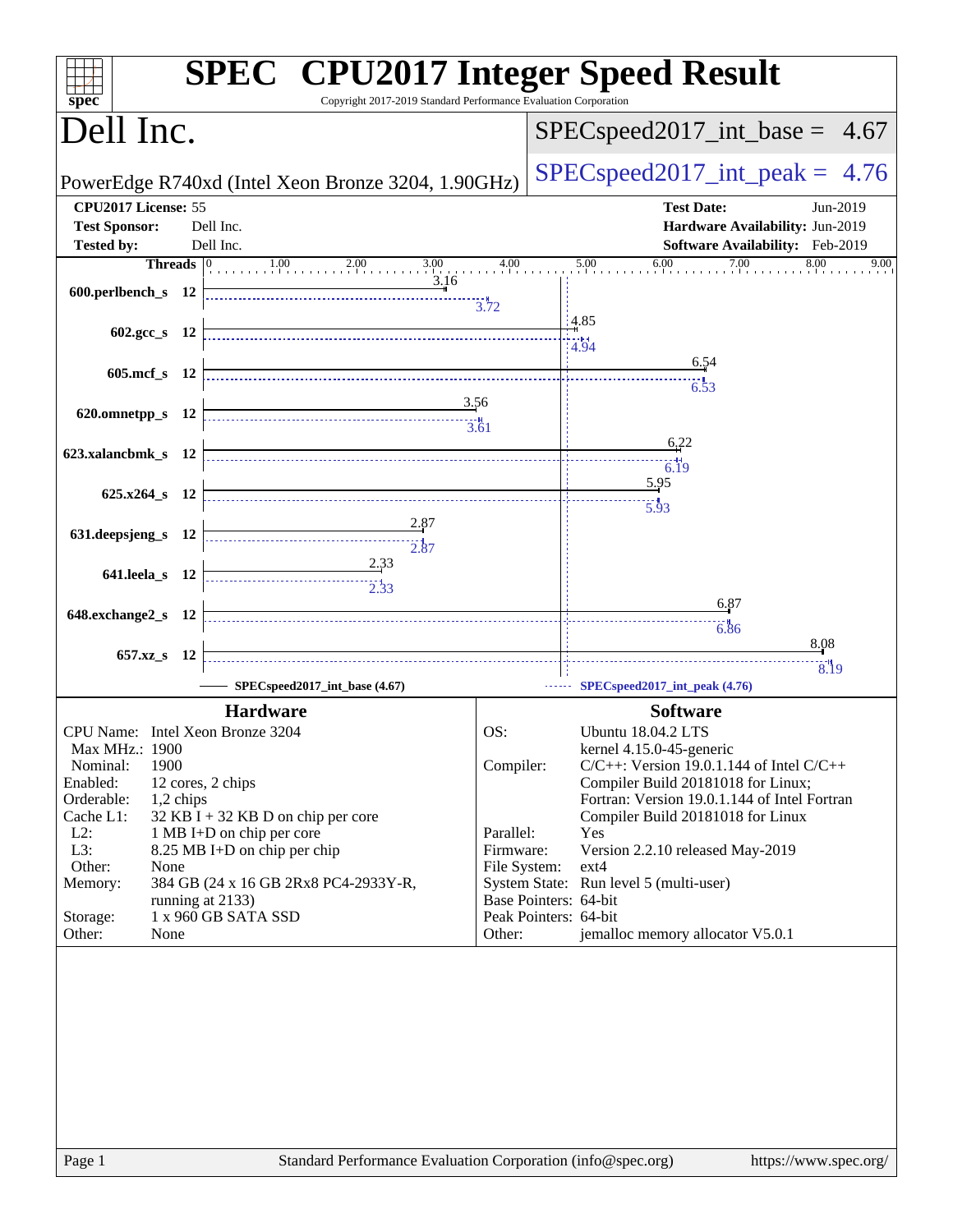| ĦТ<br>spec <sup>®</sup>                                                                                                                                                                                                                                                                                                                                                                                                                                                                                                                                                                                                                                                                                                                                                                           |                          |                |             |                          |       |                      |       | <b>SPEC CPU2017 Integer Speed Result</b><br>Copyright 2017-2019 Standard Performance Evaluation Corporation |                |                   |                |              |                                 |              |
|---------------------------------------------------------------------------------------------------------------------------------------------------------------------------------------------------------------------------------------------------------------------------------------------------------------------------------------------------------------------------------------------------------------------------------------------------------------------------------------------------------------------------------------------------------------------------------------------------------------------------------------------------------------------------------------------------------------------------------------------------------------------------------------------------|--------------------------|----------------|-------------|--------------------------|-------|----------------------|-------|-------------------------------------------------------------------------------------------------------------|----------------|-------------------|----------------|--------------|---------------------------------|--------------|
| Dell Inc.                                                                                                                                                                                                                                                                                                                                                                                                                                                                                                                                                                                                                                                                                                                                                                                         |                          |                |             |                          |       |                      |       | $SPEC speed2017\_int\_base = 4.67$                                                                          |                |                   |                |              |                                 |              |
| PowerEdge R740xd (Intel Xeon Bronze 3204, 1.90GHz)                                                                                                                                                                                                                                                                                                                                                                                                                                                                                                                                                                                                                                                                                                                                                |                          |                |             |                          |       |                      |       | $SPEC speed2017\_int\_peak = 4.76$                                                                          |                |                   |                |              |                                 |              |
| CPU2017 License: 55                                                                                                                                                                                                                                                                                                                                                                                                                                                                                                                                                                                                                                                                                                                                                                               |                          |                |             |                          |       |                      |       |                                                                                                             |                | <b>Test Date:</b> |                |              | Jun-2019                        |              |
| <b>Test Sponsor:</b>                                                                                                                                                                                                                                                                                                                                                                                                                                                                                                                                                                                                                                                                                                                                                                              | Dell Inc.                |                |             |                          |       |                      |       |                                                                                                             |                |                   |                |              | Hardware Availability: Jun-2019 |              |
| <b>Tested by:</b>                                                                                                                                                                                                                                                                                                                                                                                                                                                                                                                                                                                                                                                                                                                                                                                 | Dell Inc.                |                |             |                          |       |                      |       |                                                                                                             |                |                   |                |              | Software Availability: Feb-2019 |              |
|                                                                                                                                                                                                                                                                                                                                                                                                                                                                                                                                                                                                                                                                                                                                                                                                   |                          |                |             |                          |       | <b>Results Table</b> |       |                                                                                                             |                |                   |                |              |                                 |              |
|                                                                                                                                                                                                                                                                                                                                                                                                                                                                                                                                                                                                                                                                                                                                                                                                   |                          |                |             | <b>Base</b>              |       |                      |       |                                                                                                             |                |                   | <b>Peak</b>    |              |                                 |              |
| <b>Benchmark</b>                                                                                                                                                                                                                                                                                                                                                                                                                                                                                                                                                                                                                                                                                                                                                                                  | <b>Threads</b>           | <b>Seconds</b> | Ratio       | <b>Seconds</b>           | Ratio | <b>Seconds</b>       | Ratio | <b>Threads</b>                                                                                              | <b>Seconds</b> | <b>Ratio</b>      | <b>Seconds</b> | <b>Ratio</b> | <b>Seconds</b>                  | <b>Ratio</b> |
| 600.perlbench_s                                                                                                                                                                                                                                                                                                                                                                                                                                                                                                                                                                                                                                                                                                                                                                                   | 12                       | 558            | 3.18        | 562                      | 3.16  | 565                  | 3.14  | 12                                                                                                          | 480            | 3.70              | 478            | 3.72         | 477                             | 3.72         |
| $602.\text{sec}\_\text{s}$                                                                                                                                                                                                                                                                                                                                                                                                                                                                                                                                                                                                                                                                                                                                                                        | 12                       | 817            | 4.87        | 822                      | 4.84  | 822                  | 4.85  | 12                                                                                                          | 807            | 4.94              | 791            | 5.03         | 807                             | 4.93         |
| $605$ .mcf s                                                                                                                                                                                                                                                                                                                                                                                                                                                                                                                                                                                                                                                                                                                                                                                      | 12                       | 722            | 6.54        | 722                      | 6.54  | 720                  | 6.56  | 12                                                                                                          | 724            | 6.52              | 722            | 6.54         | 723                             | 6.53         |
| 620.omnetpp_s                                                                                                                                                                                                                                                                                                                                                                                                                                                                                                                                                                                                                                                                                                                                                                                     | 12                       | 459            | 3.56        | 458                      | 3.56  | 458                  | 3.56  | 12                                                                                                          | 452            | 3.61              | 449            | 3.63         | 454                             | 3.59         |
| 623.xalancbmk_s                                                                                                                                                                                                                                                                                                                                                                                                                                                                                                                                                                                                                                                                                                                                                                                   | 12                       | 227            | 6.23        | 228                      | 6.22  | 229                  | 6.18  | 12                                                                                                          | 229            | 6.19              | 230            | 6.17         | 227                             | 6.24         |
| $625.x264$ <sub>S</sub>                                                                                                                                                                                                                                                                                                                                                                                                                                                                                                                                                                                                                                                                                                                                                                           | 12                       | 297            | 5.95        | 297                      | 5.94  | 297                  | 5.95  | 12                                                                                                          | 297            | 5.93              | 297            | 5.93         | 297                             | 5.95         |
| 631.deepsjeng_s                                                                                                                                                                                                                                                                                                                                                                                                                                                                                                                                                                                                                                                                                                                                                                                   | 12                       | 500            | 2.87        | 500                      | 2.87  | 500                  | 2.87  | 12                                                                                                          | 500            | 2.87              | 500            | 2.86         | 500                             | 2.87         |
| 641.leela_s                                                                                                                                                                                                                                                                                                                                                                                                                                                                                                                                                                                                                                                                                                                                                                                       | 12                       | 733            | <u>2.33</u> | 733                      | 2.33  | 733                  | 2.33  | 12                                                                                                          | 734            | 2.33              | 734            | 2.33         | 733                             | 2.33         |
| 648.exchange2_s                                                                                                                                                                                                                                                                                                                                                                                                                                                                                                                                                                                                                                                                                                                                                                                   | 12                       | 428            | 6.87        | 429                      | 6.85  | 428                  | 6.87  | 12                                                                                                          | 430            | 6.84              | 428            | 6.87         | 429                             | 6.86         |
| 657.xz_s                                                                                                                                                                                                                                                                                                                                                                                                                                                                                                                                                                                                                                                                                                                                                                                          | 12                       | 764            | 8.09        | 766                      | 8.07  | 765                  | 8.08  | 12                                                                                                          | 755            | 8.19              | 758            | 8.16         | 753                             | 8.21         |
|                                                                                                                                                                                                                                                                                                                                                                                                                                                                                                                                                                                                                                                                                                                                                                                                   | SPECspeed2017_int_base = |                | 4.67        |                          |       |                      |       |                                                                                                             |                |                   |                |              |                                 |              |
| $SPECspeed2017\_int\_peak =$                                                                                                                                                                                                                                                                                                                                                                                                                                                                                                                                                                                                                                                                                                                                                                      |                          |                | 4.76        |                          |       |                      |       | Results appear in the order in which they were run. Bold underlined text indicates a median measurement.    |                |                   |                |              |                                 |              |
| <b>Operating System Notes</b><br>Stack size set to unlimited using "ulimit -s unlimited"                                                                                                                                                                                                                                                                                                                                                                                                                                                                                                                                                                                                                                                                                                          |                          |                |             |                          |       |                      |       |                                                                                                             |                |                   |                |              |                                 |              |
| Environment variables set by runcpu before the start of the run:<br>KMP_AFFINITY = "granularity=fine, scatter"<br>"LD_LIBRARY_PATH = "/home/cpu2017/1ib/ia32:/home/cpu2017/1ib/inte164:/home/cpu2017/je5.0.1-32:/home/cpu2017/je5.0.1-64<br>OMP STACKSIZE = "192M"                                                                                                                                                                                                                                                                                                                                                                                                                                                                                                                                |                          |                |             |                          |       | <b>General Notes</b> |       |                                                                                                             |                |                   |                |              |                                 |              |
| Binaries compiled on a system with 1x Intel Core i9-7900X CPU + 32GB RAM<br>memory using Redhat Enterprise Linux 7.5<br>NA: The test sponsor attests, as of date of publication, that CVE-2017-5754 (Meltdown)<br>is mitigated in the system as tested and documented.<br>Yes: The test sponsor attests, as of date of publication, that CVE-2017-5753 (Spectre variant 1)<br>is mitigated in the system as tested and documented.<br>Yes: The test sponsor attests, as of date of publication, that CVE-2017-5715 (Spectre variant 2)<br>is mitigated in the system as tested and documented.<br>Transparent Huge Pages enabled by default<br>Prior to runcpu invocation<br>Filesystem page cache synced and cleared with:<br>sync; echo 3><br>jemalloc, a general purpose malloc implementation |                          |                |             | /proc/sys/vm/drop_caches |       |                      |       |                                                                                                             |                |                   |                |              |                                 |              |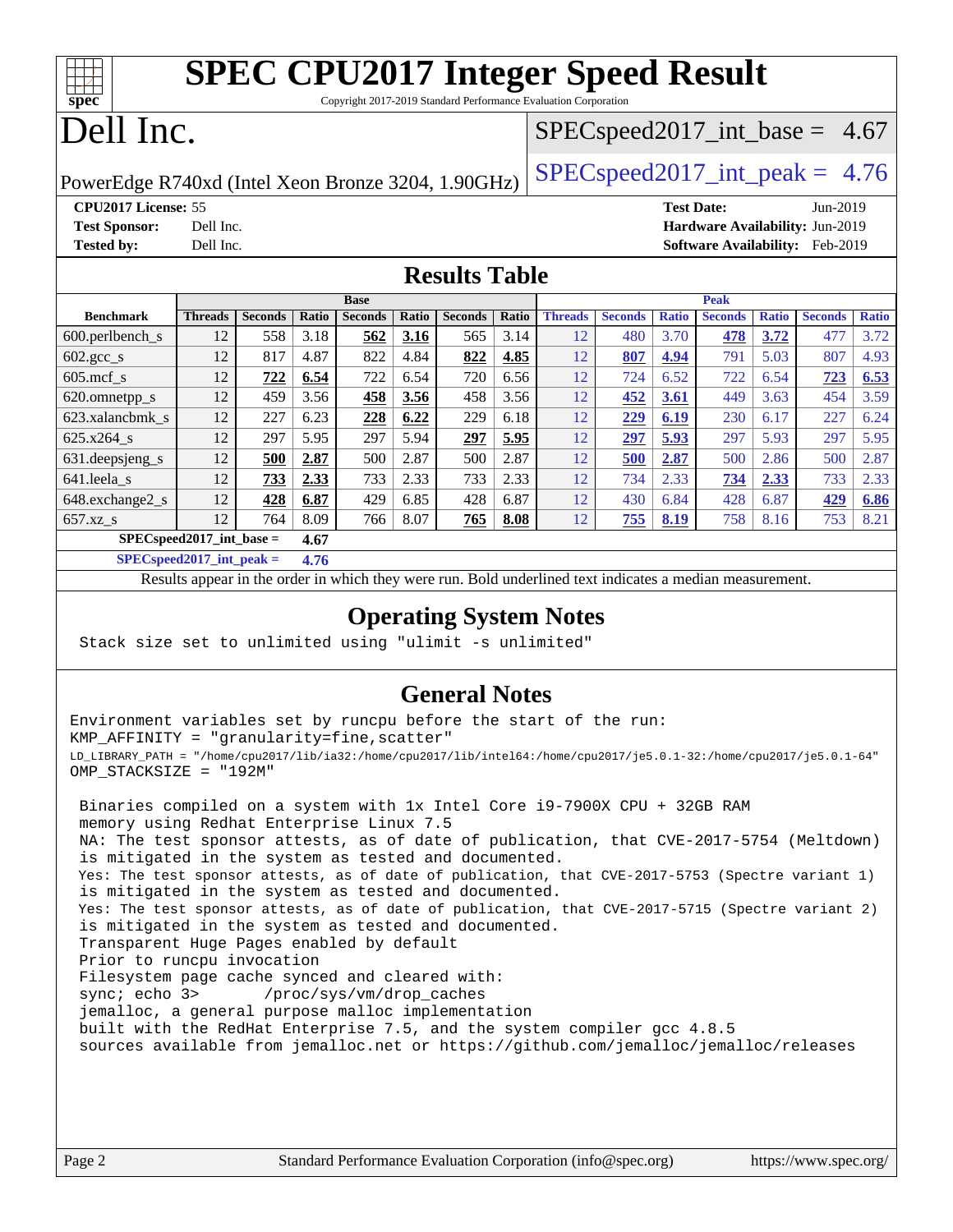| $spec^*$                                                                                                                                                                                                                                                                                                                                                                                                                                                                                                                                                                                                                                                                                                                                                                                                                                                                                                                                                                                                                                                                                                                                                                                                                                | Copyright 2017-2019 Standard Performance Evaluation Corporation                                                                                                 | <b>SPEC CPU2017 Integer Speed Result</b>                                                                                                                    |                                                                                |
|-----------------------------------------------------------------------------------------------------------------------------------------------------------------------------------------------------------------------------------------------------------------------------------------------------------------------------------------------------------------------------------------------------------------------------------------------------------------------------------------------------------------------------------------------------------------------------------------------------------------------------------------------------------------------------------------------------------------------------------------------------------------------------------------------------------------------------------------------------------------------------------------------------------------------------------------------------------------------------------------------------------------------------------------------------------------------------------------------------------------------------------------------------------------------------------------------------------------------------------------|-----------------------------------------------------------------------------------------------------------------------------------------------------------------|-------------------------------------------------------------------------------------------------------------------------------------------------------------|--------------------------------------------------------------------------------|
| Dell Inc.                                                                                                                                                                                                                                                                                                                                                                                                                                                                                                                                                                                                                                                                                                                                                                                                                                                                                                                                                                                                                                                                                                                                                                                                                               |                                                                                                                                                                 | $SPEC speed2017\_int\_base = 4.67$                                                                                                                          |                                                                                |
| PowerEdge R740xd (Intel Xeon Bronze 3204, 1.90GHz)                                                                                                                                                                                                                                                                                                                                                                                                                                                                                                                                                                                                                                                                                                                                                                                                                                                                                                                                                                                                                                                                                                                                                                                      |                                                                                                                                                                 | $SPEC speed2017\_int\_peak = 4.76$                                                                                                                          |                                                                                |
| CPU2017 License: 55<br>Dell Inc.<br><b>Test Sponsor:</b><br><b>Tested by:</b><br>Dell Inc.                                                                                                                                                                                                                                                                                                                                                                                                                                                                                                                                                                                                                                                                                                                                                                                                                                                                                                                                                                                                                                                                                                                                              |                                                                                                                                                                 | <b>Test Date:</b>                                                                                                                                           | Jun-2019<br>Hardware Availability: Jun-2019<br>Software Availability: Feb-2019 |
|                                                                                                                                                                                                                                                                                                                                                                                                                                                                                                                                                                                                                                                                                                                                                                                                                                                                                                                                                                                                                                                                                                                                                                                                                                         | <b>Platform Notes</b>                                                                                                                                           |                                                                                                                                                             |                                                                                |
| BIOS settings:<br>Virtualization Technology disabled<br>System Profile set to Custom<br>CPU Performance set to Maximum Performance<br>C States set to Autonomous<br>C1E disabled<br>Uncore Frequency set to Dynamic<br>Energy Efficiency Policy set to Performance<br>Memory Patrol Scrub disabled<br>CPU Interconnect Bus Link Power Management disabled<br>PCI ASPM L1 Link Power Management disabled<br>Sysinfo program /home/cpu2017/bin/sysinfo<br>Rev: r5974 of 2018-05-19 9bcde8f2999c33d61f64985e45859ea9<br>running on intel-sut Thu Jun 20 16:53:56 2019<br>SUT (System Under Test) info as seen by some common utilities.<br>For more information on this section, see<br>https://www.spec.org/cpu2017/Docs/config.html#sysinfo<br>From /proc/cpuinfo<br>model name : $Intel(R)$ Xeon(R) Bronze 3204 CPU @ 1.90GHz<br>2 "physical id"s (chips)<br>12 "processors"<br>cpu cores $: 6$<br>sibling: 6<br>physical 0: cores 0 1 2 3 4 5<br>physical 1: cores 0 1 2 3 4 5<br>From 1scpu:<br>Architecture:<br>$CPU$ op-mode( $s$ ):<br>Byte Order:<br>CPU(s):<br>On-line CPU(s) list: $0-11$<br>Thread(s) per core:<br>Core(s) per socket:<br>Socket(s):<br>NUMA $node(s)$ :<br>Vendor ID:<br>CPU family:<br>Model:<br>Model name: | x86_64<br>$32$ -bit, $64$ -bit<br>Little Endian<br>12<br>1<br>6<br>2<br>$\overline{a}$<br>GenuineIntel<br>6<br>85<br>Intel(R) Xeon(R) Bronze 3204 CPU @ 1.90GHz | cores, siblings (Caution: counting these is hw and system dependent. The following<br>excerpts from /proc/cpuinfo might not be reliable. Use with caution.) |                                                                                |
| Stepping:<br>CPU MHz:                                                                                                                                                                                                                                                                                                                                                                                                                                                                                                                                                                                                                                                                                                                                                                                                                                                                                                                                                                                                                                                                                                                                                                                                                   | 6<br>1896.965                                                                                                                                                   |                                                                                                                                                             |                                                                                |
| BogoMIPS:                                                                                                                                                                                                                                                                                                                                                                                                                                                                                                                                                                                                                                                                                                                                                                                                                                                                                                                                                                                                                                                                                                                                                                                                                               | 3800.00                                                                                                                                                         |                                                                                                                                                             |                                                                                |
| Page 3                                                                                                                                                                                                                                                                                                                                                                                                                                                                                                                                                                                                                                                                                                                                                                                                                                                                                                                                                                                                                                                                                                                                                                                                                                  | (Continued on next page)<br>Standard Performance Evaluation Corporation (info@spec.org)                                                                         |                                                                                                                                                             | https://www.spec.org/                                                          |
|                                                                                                                                                                                                                                                                                                                                                                                                                                                                                                                                                                                                                                                                                                                                                                                                                                                                                                                                                                                                                                                                                                                                                                                                                                         |                                                                                                                                                                 |                                                                                                                                                             |                                                                                |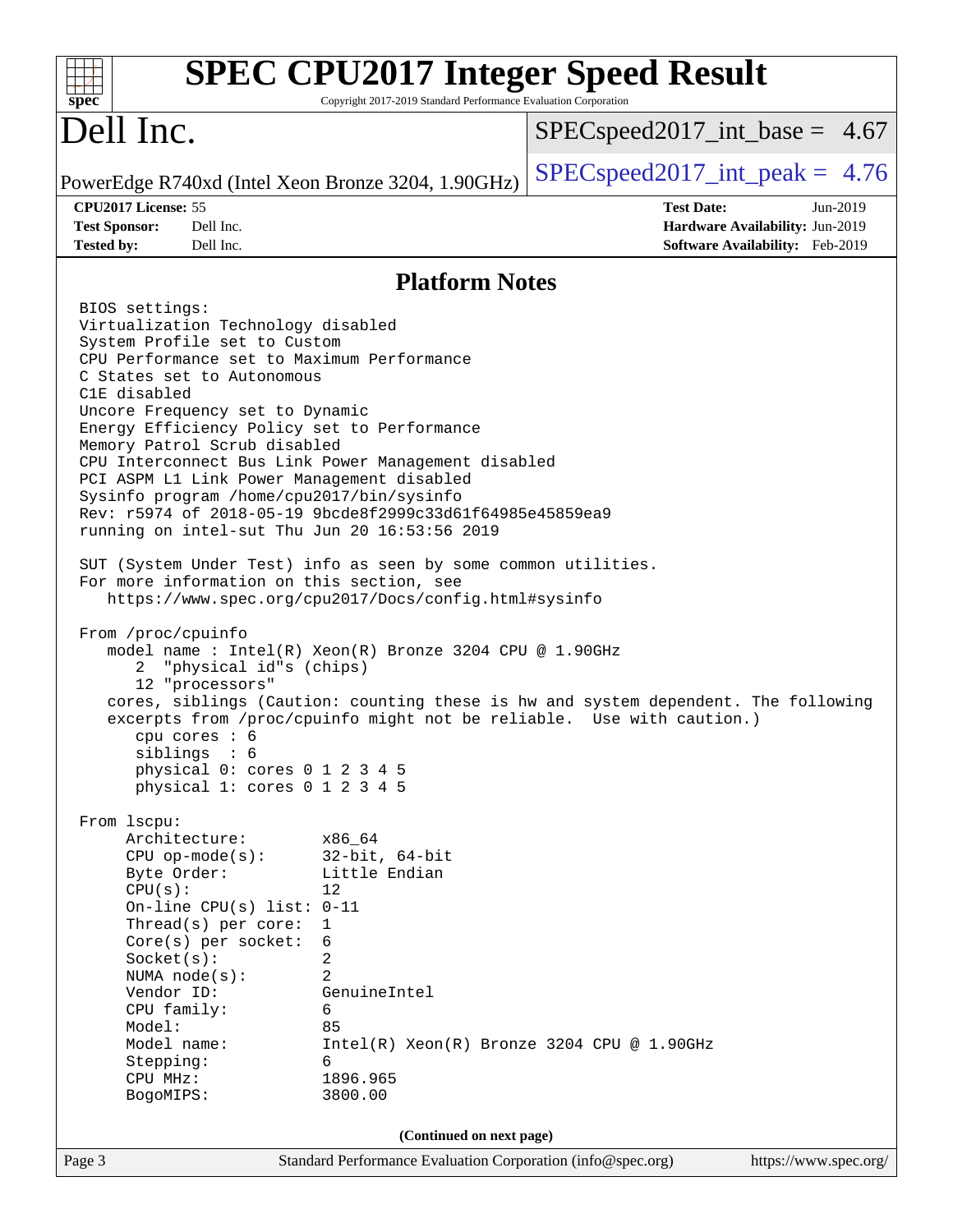| <b>SPEC CPU2017 Integer Speed Result</b><br>Copyright 2017-2019 Standard Performance Evaluation Corporation<br>spec <sup>®</sup>                                                                                                                                                                                                                                                                                                                                                                                                                                                                                                                                                                                                                                                                                                                                                                                                                                                                                                                                                                                                                                                                                                                                                                                                                                                                                                                                                                                                                                                                                                                                                                                                                                                                                         |                                                                                                     |
|--------------------------------------------------------------------------------------------------------------------------------------------------------------------------------------------------------------------------------------------------------------------------------------------------------------------------------------------------------------------------------------------------------------------------------------------------------------------------------------------------------------------------------------------------------------------------------------------------------------------------------------------------------------------------------------------------------------------------------------------------------------------------------------------------------------------------------------------------------------------------------------------------------------------------------------------------------------------------------------------------------------------------------------------------------------------------------------------------------------------------------------------------------------------------------------------------------------------------------------------------------------------------------------------------------------------------------------------------------------------------------------------------------------------------------------------------------------------------------------------------------------------------------------------------------------------------------------------------------------------------------------------------------------------------------------------------------------------------------------------------------------------------------------------------------------------------|-----------------------------------------------------------------------------------------------------|
| Dell Inc.                                                                                                                                                                                                                                                                                                                                                                                                                                                                                                                                                                                                                                                                                                                                                                                                                                                                                                                                                                                                                                                                                                                                                                                                                                                                                                                                                                                                                                                                                                                                                                                                                                                                                                                                                                                                                | $SPEC speed2017\_int\_base = 4.67$                                                                  |
| PowerEdge R740xd (Intel Xeon Bronze 3204, 1.90GHz)                                                                                                                                                                                                                                                                                                                                                                                                                                                                                                                                                                                                                                                                                                                                                                                                                                                                                                                                                                                                                                                                                                                                                                                                                                                                                                                                                                                                                                                                                                                                                                                                                                                                                                                                                                       | $SPEC speed2017\_int\_peak = 4.76$                                                                  |
| CPU2017 License: 55<br><b>Test Sponsor:</b><br>Dell Inc.<br>Dell Inc.<br><b>Tested by:</b>                                                                                                                                                                                                                                                                                                                                                                                                                                                                                                                                                                                                                                                                                                                                                                                                                                                                                                                                                                                                                                                                                                                                                                                                                                                                                                                                                                                                                                                                                                                                                                                                                                                                                                                               | <b>Test Date:</b><br>Jun-2019<br>Hardware Availability: Jun-2019<br>Software Availability: Feb-2019 |
| <b>Platform Notes (Continued)</b>                                                                                                                                                                                                                                                                                                                                                                                                                                                                                                                                                                                                                                                                                                                                                                                                                                                                                                                                                                                                                                                                                                                                                                                                                                                                                                                                                                                                                                                                                                                                                                                                                                                                                                                                                                                        |                                                                                                     |
| Virtualization:<br>$VT - x$<br>L1d cache:<br>32K<br>Lli cache:<br>32K<br>L2 cache:<br>1024K<br>L3 cache:<br>8448K<br>NUMA node0 CPU(s):<br>0, 2, 4, 6, 8, 10<br>NUMA nodel CPU(s):<br>1, 3, 5, 7, 9, 11<br>Flags:<br>pat pse36 clflush dts acpi mmx fxsr sse sse2 ss ht tm pbe syscall nx pdpelgb rdtscp<br>lm constant_tsc art arch_perfmon pebs bts rep_good nopl xtopology nonstop_tsc cpuid<br>aperfmperf pni pclmulqdq dtes64 monitor ds_cpl vmx smx est tm2 ssse3 sdbg fma cx16<br>xtpr pdcm pcid dca sse4_1 sse4_2 x2apic movbe popcnt aes xsave avx f16c rdrand<br>lahf_lm abm 3dnowprefetch cpuid_fault epb cat_13 cdp_13 invpcid_single intel_ppin<br>ssbd mba ibrs ibpb stibp ibrs_enhanced tpr_shadow vnmi flexpriority ept vpid<br>fsgsbase tsc_adjust bmil hle avx2 smep bmi2 erms invpcid rtm cqm mpx rdt_a avx512f<br>avx512dq rdseed adx smap clflushopt clwb intel_pt avx512cd avx512bw avx512vl<br>xsaveopt xsavec xgetbvl xsaves cqm_llc cqm_occup_llc cqm_mbm_total cqm_mbm_local<br>dtherm arat pln pts pku ospke avx512_vnni flush_lld arch_capabilities<br>/proc/cpuinfo cache data<br>cache size : 8448 KB<br>From numactl --hardware WARNING: a numactl 'node' might or might not correspond to a<br>physical chip.<br>$available: 2 nodes (0-1)$<br>node 0 cpus: 0 2 4 6 8 10<br>node 0 size: 191896 MB<br>node 0 free: 191498 MB<br>node 1 cpus: 1 3 5 7 9 11<br>node 1 size: 193534 MB<br>node 1 free: 193089 MB<br>node distances:<br>node<br>$\overline{0}$<br>$\overline{1}$<br>10<br>0:<br>21<br>21<br>10<br>1:<br>From /proc/meminfo<br>MemTotal:<br>394680860 kB<br>HugePages_Total:<br>0<br>2048 kB<br>Hugepagesize:<br>/usr/bin/lsb_release -d<br>Ubuntu 18.04.2 LTS<br>From /etc/*release* /etc/*version*<br>debian_version: buster/sid<br>os-release:<br>(Continued on next page) | fpu vme de pse tsc msr pae mce cx8 apic sep mtrr pge mca cmov                                       |
|                                                                                                                                                                                                                                                                                                                                                                                                                                                                                                                                                                                                                                                                                                                                                                                                                                                                                                                                                                                                                                                                                                                                                                                                                                                                                                                                                                                                                                                                                                                                                                                                                                                                                                                                                                                                                          |                                                                                                     |

Page 4 Standard Performance Evaluation Corporation [\(info@spec.org\)](mailto:info@spec.org) <https://www.spec.org/>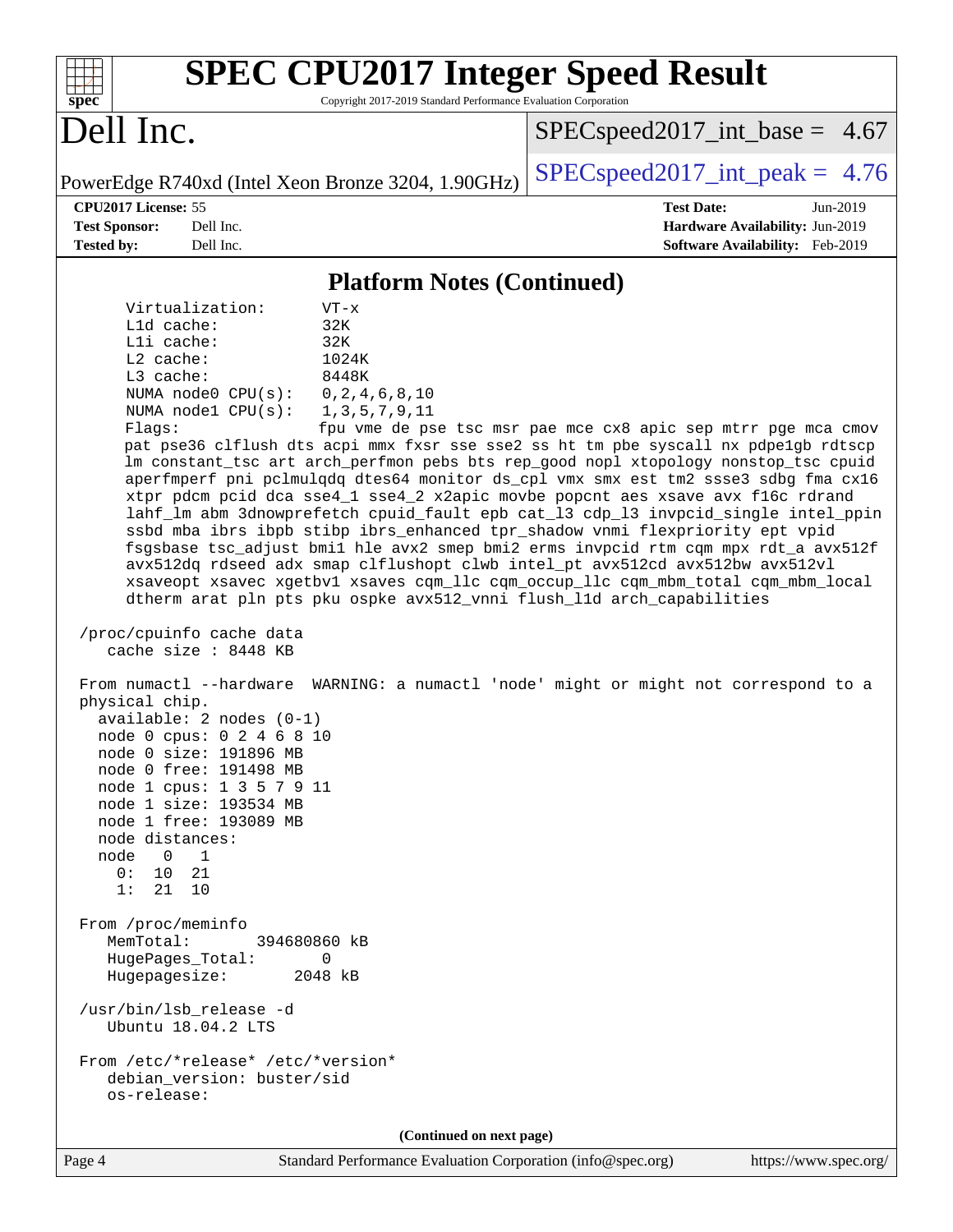| <b>SPEC CPU2017 Integer Speed Result</b><br>Copyright 2017-2019 Standard Performance Evaluation Corporation<br>$spec^*$                                                                                                                                                                                                                                                                                                                                                                                                                                                                                                                                                                                                                                                                                                                                                                                                                                                                                                                                                                                                                                                                                                                                                                                                                                                                                                                             |                                                                                                     |
|-----------------------------------------------------------------------------------------------------------------------------------------------------------------------------------------------------------------------------------------------------------------------------------------------------------------------------------------------------------------------------------------------------------------------------------------------------------------------------------------------------------------------------------------------------------------------------------------------------------------------------------------------------------------------------------------------------------------------------------------------------------------------------------------------------------------------------------------------------------------------------------------------------------------------------------------------------------------------------------------------------------------------------------------------------------------------------------------------------------------------------------------------------------------------------------------------------------------------------------------------------------------------------------------------------------------------------------------------------------------------------------------------------------------------------------------------------|-----------------------------------------------------------------------------------------------------|
| Dell Inc.                                                                                                                                                                                                                                                                                                                                                                                                                                                                                                                                                                                                                                                                                                                                                                                                                                                                                                                                                                                                                                                                                                                                                                                                                                                                                                                                                                                                                                           | $SPEC speed2017\_int\_base = 4.67$                                                                  |
| PowerEdge R740xd (Intel Xeon Bronze 3204, 1.90GHz)                                                                                                                                                                                                                                                                                                                                                                                                                                                                                                                                                                                                                                                                                                                                                                                                                                                                                                                                                                                                                                                                                                                                                                                                                                                                                                                                                                                                  | $SPEC speed2017\_int\_peak = 4.76$                                                                  |
| CPU2017 License: 55<br><b>Test Sponsor:</b><br>Dell Inc.<br><b>Tested by:</b><br>Dell Inc.                                                                                                                                                                                                                                                                                                                                                                                                                                                                                                                                                                                                                                                                                                                                                                                                                                                                                                                                                                                                                                                                                                                                                                                                                                                                                                                                                          | <b>Test Date:</b><br>Jun-2019<br>Hardware Availability: Jun-2019<br>Software Availability: Feb-2019 |
| <b>Platform Notes (Continued)</b>                                                                                                                                                                                                                                                                                                                                                                                                                                                                                                                                                                                                                                                                                                                                                                                                                                                                                                                                                                                                                                                                                                                                                                                                                                                                                                                                                                                                                   |                                                                                                     |
| NAME="Ubuntu"<br>VERSION="18.04.2 LTS (Bionic Beaver)"<br>ID=ubuntu<br>ID LIKE=debian<br>PRETTY_NAME="Ubuntu 18.04.2 LTS"<br>VERSION_ID="18.04"<br>HOME_URL="https://www.ubuntu.com/"<br>SUPPORT_URL="https://help.ubuntu.com/"<br>uname $-a$ :<br>Linux intel-sut 4.15.0-45-generic #48-Ubuntu SMP Tue Jan 29 16:28:13 UTC 2019 x86_64<br>x86 64 x86 64 GNU/Linux<br>Kernel self-reported vulnerability status:<br>CVE-2017-5754 (Meltdown):<br>Not affected<br>CVE-2017-5753 (Spectre variant 1): Mitigation: __user pointer sanitization<br>CVE-2017-5715 (Spectre variant 2): Mitigation: Enhanced IBRS, IBPB<br>run-level 5 Jun 20 16:12<br>SPEC is set to: /home/cpu2017<br>Filesystem<br>Type Size Used Avail Use% Mounted on<br>/dev/sda2<br>ext4 439G<br>21G 396G<br>$5\%$ /<br>Additional information from dmidecode follows. WARNING: Use caution when you interpret<br>this section. The 'dmidecode' program reads system data which is "intended to allow<br>hardware to be accurately determined", but the intent may not be met, as there are<br>frequent changes to hardware, firmware, and the "DMTF SMBIOS" standard.<br>BIOS Dell Inc. 2.2.10 05/15/2019<br>Memory:<br>24x 00AD00B300AD HMA82GR7CJR8N-WM 16 GB 2 rank 2933, configured at 2133<br>(End of data from sysinfo program)<br><b>Compiler Version Notes</b><br>600.perlbench_s(base) 602.gcc_s(base) 605.mcf_s(base) 625.x264_s(base,<br>CC.<br>$peak)$ 657.xz_s(base) |                                                                                                     |
| Intel(R) C Intel(R) 64 Compiler for applications running on Intel(R) 64,<br>Version 19.0.1.144 Build 20181018<br>Copyright (C) 1985-2018 Intel Corporation. All rights reserved.                                                                                                                                                                                                                                                                                                                                                                                                                                                                                                                                                                                                                                                                                                                                                                                                                                                                                                                                                                                                                                                                                                                                                                                                                                                                    |                                                                                                     |
| (Continued on next page)                                                                                                                                                                                                                                                                                                                                                                                                                                                                                                                                                                                                                                                                                                                                                                                                                                                                                                                                                                                                                                                                                                                                                                                                                                                                                                                                                                                                                            |                                                                                                     |
| Page 5<br>Standard Performance Evaluation Corporation (info@spec.org)                                                                                                                                                                                                                                                                                                                                                                                                                                                                                                                                                                                                                                                                                                                                                                                                                                                                                                                                                                                                                                                                                                                                                                                                                                                                                                                                                                               | https://www.spec.org/                                                                               |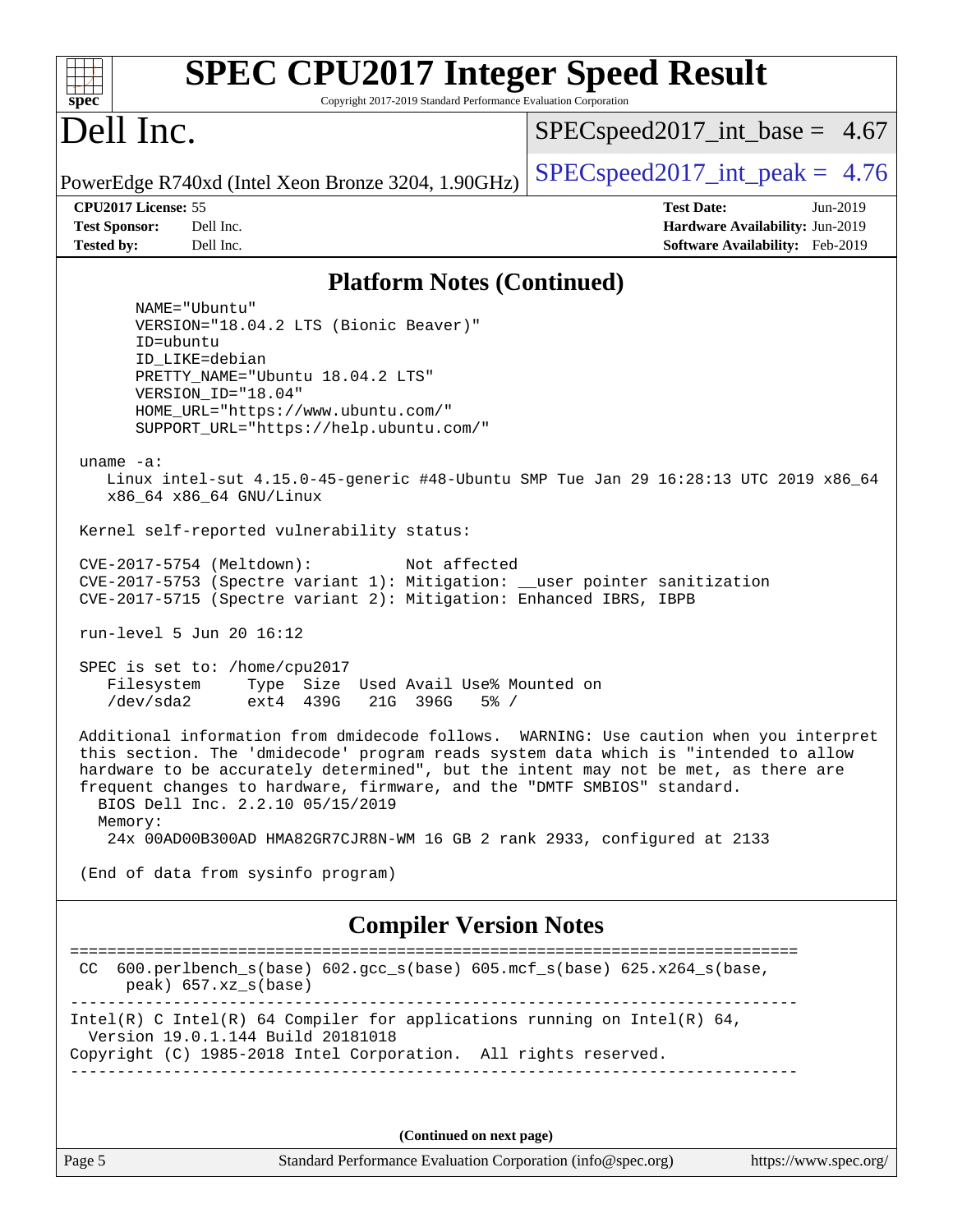| S | ne | Ľ |  |
|---|----|---|--|

# **[SPEC CPU2017 Integer Speed Result](http://www.spec.org/auto/cpu2017/Docs/result-fields.html#SPECCPU2017IntegerSpeedResult)**

Copyright 2017-2019 Standard Performance Evaluation Corporation

### Dell Inc.

[SPECspeed2017\\_int\\_base =](http://www.spec.org/auto/cpu2017/Docs/result-fields.html#SPECspeed2017intbase) 4.67

PowerEdge R740xd (Intel Xeon Bronze 3204, 1.90GHz)  $\left|$  [SPECspeed2017\\_int\\_peak =](http://www.spec.org/auto/cpu2017/Docs/result-fields.html#SPECspeed2017intpeak) 4.76

**[CPU2017 License:](http://www.spec.org/auto/cpu2017/Docs/result-fields.html#CPU2017License)** 55 **[Test Date:](http://www.spec.org/auto/cpu2017/Docs/result-fields.html#TestDate)** Jun-2019 **[Test Sponsor:](http://www.spec.org/auto/cpu2017/Docs/result-fields.html#TestSponsor)** Dell Inc. **[Hardware Availability:](http://www.spec.org/auto/cpu2017/Docs/result-fields.html#HardwareAvailability)** Jun-2019 **[Tested by:](http://www.spec.org/auto/cpu2017/Docs/result-fields.html#Testedby)** Dell Inc. **[Software Availability:](http://www.spec.org/auto/cpu2017/Docs/result-fields.html#SoftwareAvailability)** Feb-2019

### **[Compiler Version Notes \(Continued\)](http://www.spec.org/auto/cpu2017/Docs/result-fields.html#CompilerVersionNotes)**

| $600. perlbench_s (peak) 602. gcc_s (peak) 605. mcf_s (peak) 657. xz_s (peak)$<br>CC.<br>Intel(R) C Intel(R) 64 Compiler for applications running on Intel(R) 64,<br>Version 19.0.1.144 Build 20181018<br>Copyright (C) 1985-2018 Intel Corporation. All rights reserved.<br>CXXC 620.omnetpp $s(base)$ 623.xalancbmk $s(base, peak)$ 631.deepsjeng $s(base,$<br>peak) 641. leela s(base, peak)<br>Intel(R) $C++$ Intel(R) 64 Compiler for applications running on Intel(R) 64,<br>Version 19.0.1.144 Build 20181018<br>Copyright (C) 1985-2018 Intel Corporation. All rights reserved.<br>$CXXC$ 620.omnetpp $s$ (peak)<br>Intel(R) $C++$ Intel(R) 64 Compiler for applications running on Intel(R) 64,<br>Version 19.0.1.144 Build 20181018<br>Copyright (C) 1985-2018 Intel Corporation. All rights reserved.<br>$648$ . exchange2 $s$ (base, peak)<br>FC.<br>Intel(R) Fortran Intel(R) 64 Compiler for applications running on Intel(R)<br>64, Version 19.0.1.144 Build 20181018<br>Copyright (C) 1985-2018 Intel Corporation. All rights reserved. |  |
|---------------------------------------------------------------------------------------------------------------------------------------------------------------------------------------------------------------------------------------------------------------------------------------------------------------------------------------------------------------------------------------------------------------------------------------------------------------------------------------------------------------------------------------------------------------------------------------------------------------------------------------------------------------------------------------------------------------------------------------------------------------------------------------------------------------------------------------------------------------------------------------------------------------------------------------------------------------------------------------------------------------------------------------------------------|--|
|                                                                                                                                                                                                                                                                                                                                                                                                                                                                                                                                                                                                                                                                                                                                                                                                                                                                                                                                                                                                                                                         |  |
|                                                                                                                                                                                                                                                                                                                                                                                                                                                                                                                                                                                                                                                                                                                                                                                                                                                                                                                                                                                                                                                         |  |
|                                                                                                                                                                                                                                                                                                                                                                                                                                                                                                                                                                                                                                                                                                                                                                                                                                                                                                                                                                                                                                                         |  |
|                                                                                                                                                                                                                                                                                                                                                                                                                                                                                                                                                                                                                                                                                                                                                                                                                                                                                                                                                                                                                                                         |  |
|                                                                                                                                                                                                                                                                                                                                                                                                                                                                                                                                                                                                                                                                                                                                                                                                                                                                                                                                                                                                                                                         |  |
|                                                                                                                                                                                                                                                                                                                                                                                                                                                                                                                                                                                                                                                                                                                                                                                                                                                                                                                                                                                                                                                         |  |
|                                                                                                                                                                                                                                                                                                                                                                                                                                                                                                                                                                                                                                                                                                                                                                                                                                                                                                                                                                                                                                                         |  |
|                                                                                                                                                                                                                                                                                                                                                                                                                                                                                                                                                                                                                                                                                                                                                                                                                                                                                                                                                                                                                                                         |  |
|                                                                                                                                                                                                                                                                                                                                                                                                                                                                                                                                                                                                                                                                                                                                                                                                                                                                                                                                                                                                                                                         |  |
|                                                                                                                                                                                                                                                                                                                                                                                                                                                                                                                                                                                                                                                                                                                                                                                                                                                                                                                                                                                                                                                         |  |
|                                                                                                                                                                                                                                                                                                                                                                                                                                                                                                                                                                                                                                                                                                                                                                                                                                                                                                                                                                                                                                                         |  |
|                                                                                                                                                                                                                                                                                                                                                                                                                                                                                                                                                                                                                                                                                                                                                                                                                                                                                                                                                                                                                                                         |  |
|                                                                                                                                                                                                                                                                                                                                                                                                                                                                                                                                                                                                                                                                                                                                                                                                                                                                                                                                                                                                                                                         |  |
|                                                                                                                                                                                                                                                                                                                                                                                                                                                                                                                                                                                                                                                                                                                                                                                                                                                                                                                                                                                                                                                         |  |

### **[Base Compiler Invocation](http://www.spec.org/auto/cpu2017/Docs/result-fields.html#BaseCompilerInvocation)**

[C benchmarks](http://www.spec.org/auto/cpu2017/Docs/result-fields.html#Cbenchmarks): [icc -m64 -std=c11](http://www.spec.org/cpu2017/results/res2019q3/cpu2017-20190624-15455.flags.html#user_CCbase_intel_icc_64bit_c11_33ee0cdaae7deeeab2a9725423ba97205ce30f63b9926c2519791662299b76a0318f32ddfffdc46587804de3178b4f9328c46fa7c2b0cd779d7a61945c91cd35)

[C++ benchmarks:](http://www.spec.org/auto/cpu2017/Docs/result-fields.html#CXXbenchmarks) [icpc -m64](http://www.spec.org/cpu2017/results/res2019q3/cpu2017-20190624-15455.flags.html#user_CXXbase_intel_icpc_64bit_4ecb2543ae3f1412ef961e0650ca070fec7b7afdcd6ed48761b84423119d1bf6bdf5cad15b44d48e7256388bc77273b966e5eb805aefd121eb22e9299b2ec9d9)

[Fortran benchmarks](http://www.spec.org/auto/cpu2017/Docs/result-fields.html#Fortranbenchmarks): [ifort -m64](http://www.spec.org/cpu2017/results/res2019q3/cpu2017-20190624-15455.flags.html#user_FCbase_intel_ifort_64bit_24f2bb282fbaeffd6157abe4f878425411749daecae9a33200eee2bee2fe76f3b89351d69a8130dd5949958ce389cf37ff59a95e7a40d588e8d3a57e0c3fd751)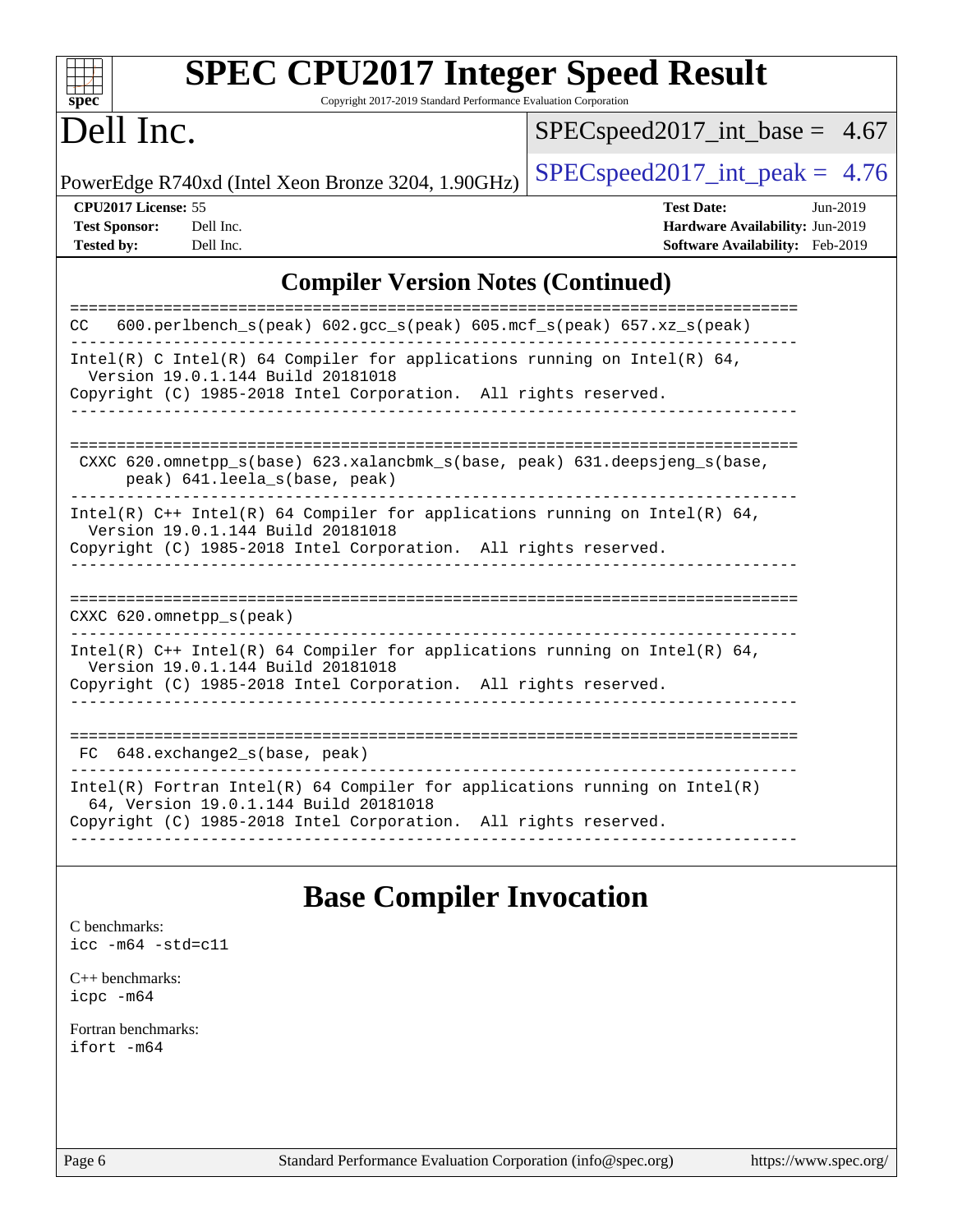

## **[SPEC CPU2017 Integer Speed Result](http://www.spec.org/auto/cpu2017/Docs/result-fields.html#SPECCPU2017IntegerSpeedResult)**

Copyright 2017-2019 Standard Performance Evaluation Corporation

## Dell Inc.

 $SPECspeed2017\_int\_base = 4.67$ 

PowerEdge R740xd (Intel Xeon Bronze 3204, 1.90GHz)  $\left|$  [SPECspeed2017\\_int\\_peak =](http://www.spec.org/auto/cpu2017/Docs/result-fields.html#SPECspeed2017intpeak) 4.76

**[CPU2017 License:](http://www.spec.org/auto/cpu2017/Docs/result-fields.html#CPU2017License)** 55 **[Test Date:](http://www.spec.org/auto/cpu2017/Docs/result-fields.html#TestDate)** Jun-2019 **[Test Sponsor:](http://www.spec.org/auto/cpu2017/Docs/result-fields.html#TestSponsor)** Dell Inc. **[Hardware Availability:](http://www.spec.org/auto/cpu2017/Docs/result-fields.html#HardwareAvailability)** Jun-2019 **[Tested by:](http://www.spec.org/auto/cpu2017/Docs/result-fields.html#Testedby)** Dell Inc. **[Software Availability:](http://www.spec.org/auto/cpu2017/Docs/result-fields.html#SoftwareAvailability)** Feb-2019

### **[Base Portability Flags](http://www.spec.org/auto/cpu2017/Docs/result-fields.html#BasePortabilityFlags)**

 600.perlbench\_s: [-DSPEC\\_LP64](http://www.spec.org/cpu2017/results/res2019q3/cpu2017-20190624-15455.flags.html#b600.perlbench_s_basePORTABILITY_DSPEC_LP64) [-DSPEC\\_LINUX\\_X64](http://www.spec.org/cpu2017/results/res2019q3/cpu2017-20190624-15455.flags.html#b600.perlbench_s_baseCPORTABILITY_DSPEC_LINUX_X64) 602.gcc\_s: [-DSPEC\\_LP64](http://www.spec.org/cpu2017/results/res2019q3/cpu2017-20190624-15455.flags.html#suite_basePORTABILITY602_gcc_s_DSPEC_LP64) 605.mcf\_s: [-DSPEC\\_LP64](http://www.spec.org/cpu2017/results/res2019q3/cpu2017-20190624-15455.flags.html#suite_basePORTABILITY605_mcf_s_DSPEC_LP64) 620.omnetpp\_s: [-DSPEC\\_LP64](http://www.spec.org/cpu2017/results/res2019q3/cpu2017-20190624-15455.flags.html#suite_basePORTABILITY620_omnetpp_s_DSPEC_LP64) 623.xalancbmk\_s: [-DSPEC\\_LP64](http://www.spec.org/cpu2017/results/res2019q3/cpu2017-20190624-15455.flags.html#suite_basePORTABILITY623_xalancbmk_s_DSPEC_LP64) [-DSPEC\\_LINUX](http://www.spec.org/cpu2017/results/res2019q3/cpu2017-20190624-15455.flags.html#b623.xalancbmk_s_baseCXXPORTABILITY_DSPEC_LINUX) 625.x264\_s: [-DSPEC\\_LP64](http://www.spec.org/cpu2017/results/res2019q3/cpu2017-20190624-15455.flags.html#suite_basePORTABILITY625_x264_s_DSPEC_LP64) 631.deepsjeng\_s: [-DSPEC\\_LP64](http://www.spec.org/cpu2017/results/res2019q3/cpu2017-20190624-15455.flags.html#suite_basePORTABILITY631_deepsjeng_s_DSPEC_LP64) 641.leela\_s: [-DSPEC\\_LP64](http://www.spec.org/cpu2017/results/res2019q3/cpu2017-20190624-15455.flags.html#suite_basePORTABILITY641_leela_s_DSPEC_LP64) 648.exchange2\_s: [-DSPEC\\_LP64](http://www.spec.org/cpu2017/results/res2019q3/cpu2017-20190624-15455.flags.html#suite_basePORTABILITY648_exchange2_s_DSPEC_LP64) 657.xz\_s: [-DSPEC\\_LP64](http://www.spec.org/cpu2017/results/res2019q3/cpu2017-20190624-15455.flags.html#suite_basePORTABILITY657_xz_s_DSPEC_LP64)

### **[Base Optimization Flags](http://www.spec.org/auto/cpu2017/Docs/result-fields.html#BaseOptimizationFlags)**

#### [C benchmarks](http://www.spec.org/auto/cpu2017/Docs/result-fields.html#Cbenchmarks):

[-Wl,-z,muldefs](http://www.spec.org/cpu2017/results/res2019q3/cpu2017-20190624-15455.flags.html#user_CCbase_link_force_multiple1_b4cbdb97b34bdee9ceefcfe54f4c8ea74255f0b02a4b23e853cdb0e18eb4525ac79b5a88067c842dd0ee6996c24547a27a4b99331201badda8798ef8a743f577) [-xCORE-AVX512](http://www.spec.org/cpu2017/results/res2019q3/cpu2017-20190624-15455.flags.html#user_CCbase_f-xCORE-AVX512) [-ipo](http://www.spec.org/cpu2017/results/res2019q3/cpu2017-20190624-15455.flags.html#user_CCbase_f-ipo) [-O3](http://www.spec.org/cpu2017/results/res2019q3/cpu2017-20190624-15455.flags.html#user_CCbase_f-O3) [-no-prec-div](http://www.spec.org/cpu2017/results/res2019q3/cpu2017-20190624-15455.flags.html#user_CCbase_f-no-prec-div) [-qopt-mem-layout-trans=4](http://www.spec.org/cpu2017/results/res2019q3/cpu2017-20190624-15455.flags.html#user_CCbase_f-qopt-mem-layout-trans_fa39e755916c150a61361b7846f310bcdf6f04e385ef281cadf3647acec3f0ae266d1a1d22d972a7087a248fd4e6ca390a3634700869573d231a252c784941a8) [-qopenmp](http://www.spec.org/cpu2017/results/res2019q3/cpu2017-20190624-15455.flags.html#user_CCbase_qopenmp_16be0c44f24f464004c6784a7acb94aca937f053568ce72f94b139a11c7c168634a55f6653758ddd83bcf7b8463e8028bb0b48b77bcddc6b78d5d95bb1df2967) [-DSPEC\\_OPENMP](http://www.spec.org/cpu2017/results/res2019q3/cpu2017-20190624-15455.flags.html#suite_CCbase_DSPEC_OPENMP) [-L/usr/local/je5.0.1-64/lib](http://www.spec.org/cpu2017/results/res2019q3/cpu2017-20190624-15455.flags.html#user_CCbase_jemalloc_link_path64_4b10a636b7bce113509b17f3bd0d6226c5fb2346b9178c2d0232c14f04ab830f976640479e5c33dc2bcbbdad86ecfb6634cbbd4418746f06f368b512fced5394) [-ljemalloc](http://www.spec.org/cpu2017/results/res2019q3/cpu2017-20190624-15455.flags.html#user_CCbase_jemalloc_link_lib_d1249b907c500fa1c0672f44f562e3d0f79738ae9e3c4a9c376d49f265a04b9c99b167ecedbf6711b3085be911c67ff61f150a17b3472be731631ba4d0471706)

#### [C++ benchmarks:](http://www.spec.org/auto/cpu2017/Docs/result-fields.html#CXXbenchmarks)

[-Wl,-z,muldefs](http://www.spec.org/cpu2017/results/res2019q3/cpu2017-20190624-15455.flags.html#user_CXXbase_link_force_multiple1_b4cbdb97b34bdee9ceefcfe54f4c8ea74255f0b02a4b23e853cdb0e18eb4525ac79b5a88067c842dd0ee6996c24547a27a4b99331201badda8798ef8a743f577) [-xCORE-AVX512](http://www.spec.org/cpu2017/results/res2019q3/cpu2017-20190624-15455.flags.html#user_CXXbase_f-xCORE-AVX512) [-ipo](http://www.spec.org/cpu2017/results/res2019q3/cpu2017-20190624-15455.flags.html#user_CXXbase_f-ipo) [-O3](http://www.spec.org/cpu2017/results/res2019q3/cpu2017-20190624-15455.flags.html#user_CXXbase_f-O3) [-no-prec-div](http://www.spec.org/cpu2017/results/res2019q3/cpu2017-20190624-15455.flags.html#user_CXXbase_f-no-prec-div) [-qopt-mem-layout-trans=4](http://www.spec.org/cpu2017/results/res2019q3/cpu2017-20190624-15455.flags.html#user_CXXbase_f-qopt-mem-layout-trans_fa39e755916c150a61361b7846f310bcdf6f04e385ef281cadf3647acec3f0ae266d1a1d22d972a7087a248fd4e6ca390a3634700869573d231a252c784941a8) [-L/usr/local/IntelCompiler19/compilers\\_and\\_libraries\\_2019.1.144/linux/compiler/lib/intel64](http://www.spec.org/cpu2017/results/res2019q3/cpu2017-20190624-15455.flags.html#user_CXXbase_qkmalloc_link_f25da0aa8cf9bced0533715046f0c2fbfb1a7191e3e496916672e09b4c388a884c4c7e4862cb529343da2264b43416df65c99fd1ddbf5dd13ae6d3130cf47881) [-lqkmalloc](http://www.spec.org/cpu2017/results/res2019q3/cpu2017-20190624-15455.flags.html#user_CXXbase_qkmalloc_link_lib_79a818439969f771c6bc311cfd333c00fc099dad35c030f5aab9dda831713d2015205805422f83de8875488a2991c0a156aaa600e1f9138f8fc37004abc96dc5)

#### [Fortran benchmarks:](http://www.spec.org/auto/cpu2017/Docs/result-fields.html#Fortranbenchmarks)

[-xCORE-AVX512](http://www.spec.org/cpu2017/results/res2019q3/cpu2017-20190624-15455.flags.html#user_FCbase_f-xCORE-AVX512) [-ipo](http://www.spec.org/cpu2017/results/res2019q3/cpu2017-20190624-15455.flags.html#user_FCbase_f-ipo) [-O3](http://www.spec.org/cpu2017/results/res2019q3/cpu2017-20190624-15455.flags.html#user_FCbase_f-O3) [-no-prec-div](http://www.spec.org/cpu2017/results/res2019q3/cpu2017-20190624-15455.flags.html#user_FCbase_f-no-prec-div) [-qopt-mem-layout-trans=4](http://www.spec.org/cpu2017/results/res2019q3/cpu2017-20190624-15455.flags.html#user_FCbase_f-qopt-mem-layout-trans_fa39e755916c150a61361b7846f310bcdf6f04e385ef281cadf3647acec3f0ae266d1a1d22d972a7087a248fd4e6ca390a3634700869573d231a252c784941a8) [-nostandard-realloc-lhs](http://www.spec.org/cpu2017/results/res2019q3/cpu2017-20190624-15455.flags.html#user_FCbase_f_2003_std_realloc_82b4557e90729c0f113870c07e44d33d6f5a304b4f63d4c15d2d0f1fab99f5daaed73bdb9275d9ae411527f28b936061aa8b9c8f2d63842963b95c9dd6426b8a)

### **[Peak Compiler Invocation](http://www.spec.org/auto/cpu2017/Docs/result-fields.html#PeakCompilerInvocation)**

[C benchmarks](http://www.spec.org/auto/cpu2017/Docs/result-fields.html#Cbenchmarks): [icc -m64 -std=c11](http://www.spec.org/cpu2017/results/res2019q3/cpu2017-20190624-15455.flags.html#user_CCpeak_intel_icc_64bit_c11_33ee0cdaae7deeeab2a9725423ba97205ce30f63b9926c2519791662299b76a0318f32ddfffdc46587804de3178b4f9328c46fa7c2b0cd779d7a61945c91cd35)

[C++ benchmarks:](http://www.spec.org/auto/cpu2017/Docs/result-fields.html#CXXbenchmarks) [icpc -m64](http://www.spec.org/cpu2017/results/res2019q3/cpu2017-20190624-15455.flags.html#user_CXXpeak_intel_icpc_64bit_4ecb2543ae3f1412ef961e0650ca070fec7b7afdcd6ed48761b84423119d1bf6bdf5cad15b44d48e7256388bc77273b966e5eb805aefd121eb22e9299b2ec9d9)

[Fortran benchmarks](http://www.spec.org/auto/cpu2017/Docs/result-fields.html#Fortranbenchmarks): [ifort -m64](http://www.spec.org/cpu2017/results/res2019q3/cpu2017-20190624-15455.flags.html#user_FCpeak_intel_ifort_64bit_24f2bb282fbaeffd6157abe4f878425411749daecae9a33200eee2bee2fe76f3b89351d69a8130dd5949958ce389cf37ff59a95e7a40d588e8d3a57e0c3fd751)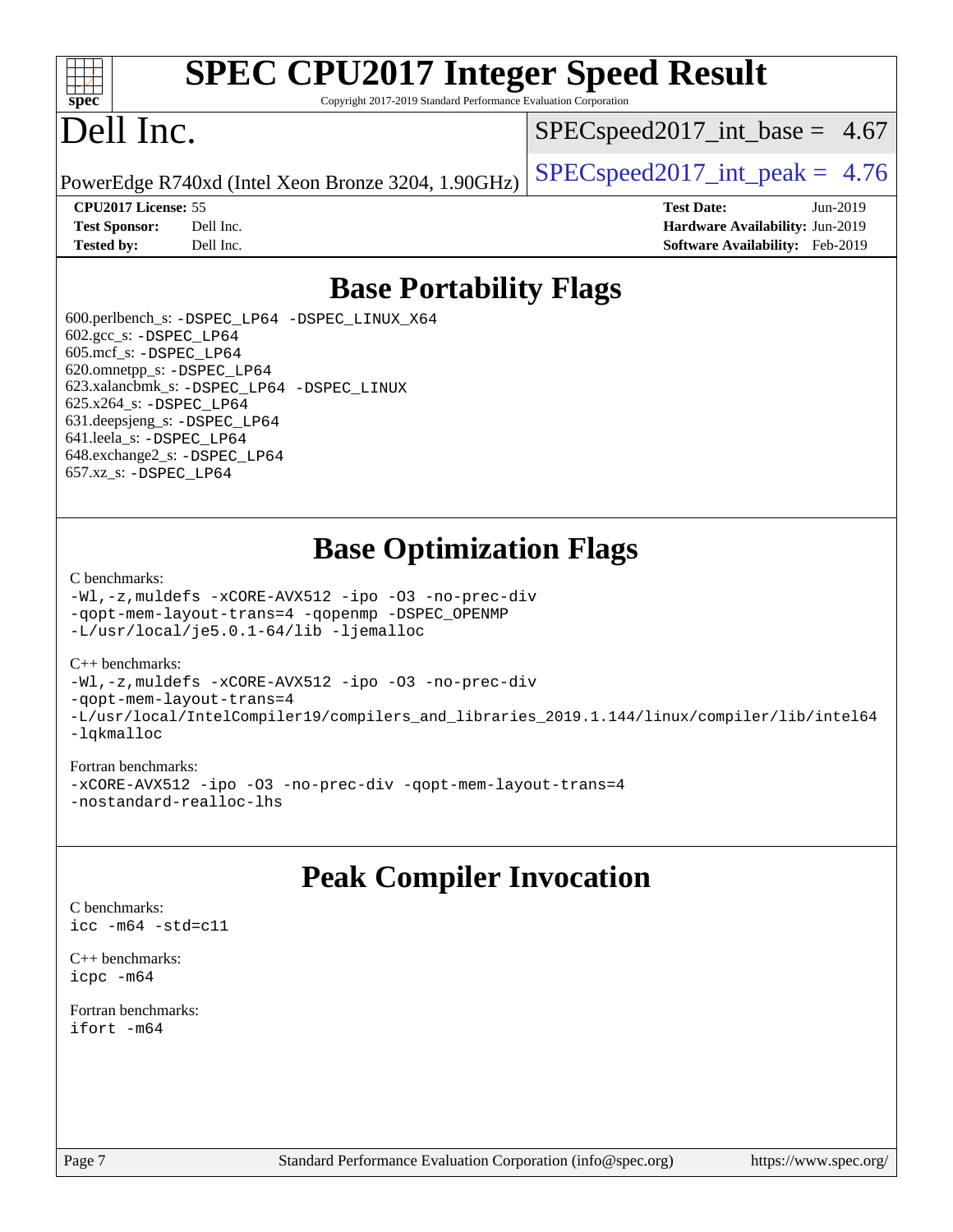### $+\ +$ **[spec](http://www.spec.org/)**

# **[SPEC CPU2017 Integer Speed Result](http://www.spec.org/auto/cpu2017/Docs/result-fields.html#SPECCPU2017IntegerSpeedResult)**

Copyright 2017-2019 Standard Performance Evaluation Corporation

## Dell Inc.

 $SPECspeed2017\_int\_base = 4.67$ 

PowerEdge R740xd (Intel Xeon Bronze 3204, 1.90GHz)  $\left|$  [SPECspeed2017\\_int\\_peak =](http://www.spec.org/auto/cpu2017/Docs/result-fields.html#SPECspeed2017intpeak) 4.76

**[CPU2017 License:](http://www.spec.org/auto/cpu2017/Docs/result-fields.html#CPU2017License)** 55 **[Test Date:](http://www.spec.org/auto/cpu2017/Docs/result-fields.html#TestDate)** Jun-2019 **[Test Sponsor:](http://www.spec.org/auto/cpu2017/Docs/result-fields.html#TestSponsor)** Dell Inc. **[Hardware Availability:](http://www.spec.org/auto/cpu2017/Docs/result-fields.html#HardwareAvailability)** Jun-2019 **[Tested by:](http://www.spec.org/auto/cpu2017/Docs/result-fields.html#Testedby)** Dell Inc. **[Software Availability:](http://www.spec.org/auto/cpu2017/Docs/result-fields.html#SoftwareAvailability)** Feb-2019

### **[Peak Portability Flags](http://www.spec.org/auto/cpu2017/Docs/result-fields.html#PeakPortabilityFlags)**

Same as Base Portability Flags

### **[Peak Optimization Flags](http://www.spec.org/auto/cpu2017/Docs/result-fields.html#PeakOptimizationFlags)**

[C benchmarks](http://www.spec.org/auto/cpu2017/Docs/result-fields.html#Cbenchmarks):

600.perlbench\_s:  $-W1$ , -z, muldefs [-prof-gen](http://www.spec.org/cpu2017/results/res2019q3/cpu2017-20190624-15455.flags.html#user_peakPASS1_CFLAGSPASS1_LDFLAGS600_perlbench_s_prof_gen_5aa4926d6013ddb2a31985c654b3eb18169fc0c6952a63635c234f711e6e63dd76e94ad52365559451ec499a2cdb89e4dc58ba4c67ef54ca681ffbe1461d6b36)(pass 1) [-prof-use](http://www.spec.org/cpu2017/results/res2019q3/cpu2017-20190624-15455.flags.html#user_peakPASS2_CFLAGSPASS2_LDFLAGS600_perlbench_s_prof_use_1a21ceae95f36a2b53c25747139a6c16ca95bd9def2a207b4f0849963b97e94f5260e30a0c64f4bb623698870e679ca08317ef8150905d41bd88c6f78df73f19)(pass 2) -02 [-xCORE-AVX512](http://www.spec.org/cpu2017/results/res2019q3/cpu2017-20190624-15455.flags.html#user_peakPASS2_COPTIMIZE600_perlbench_s_f-xCORE-AVX512) [-qopt-mem-layout-trans=4](http://www.spec.org/cpu2017/results/res2019q3/cpu2017-20190624-15455.flags.html#user_peakPASS1_COPTIMIZEPASS2_COPTIMIZE600_perlbench_s_f-qopt-mem-layout-trans_fa39e755916c150a61361b7846f310bcdf6f04e385ef281cadf3647acec3f0ae266d1a1d22d972a7087a248fd4e6ca390a3634700869573d231a252c784941a8) [-ipo](http://www.spec.org/cpu2017/results/res2019q3/cpu2017-20190624-15455.flags.html#user_peakPASS2_COPTIMIZE600_perlbench_s_f-ipo) [-O3](http://www.spec.org/cpu2017/results/res2019q3/cpu2017-20190624-15455.flags.html#user_peakPASS2_COPTIMIZE600_perlbench_s_f-O3) [-no-prec-div](http://www.spec.org/cpu2017/results/res2019q3/cpu2017-20190624-15455.flags.html#user_peakPASS2_COPTIMIZE600_perlbench_s_f-no-prec-div) [-DSPEC\\_SUPPRESS\\_OPENMP](http://www.spec.org/cpu2017/results/res2019q3/cpu2017-20190624-15455.flags.html#suite_peakPASS1_COPTIMIZE600_perlbench_s_DSPEC_SUPPRESS_OPENMP) [-qopenmp](http://www.spec.org/cpu2017/results/res2019q3/cpu2017-20190624-15455.flags.html#user_peakPASS2_COPTIMIZE600_perlbench_s_qopenmp_16be0c44f24f464004c6784a7acb94aca937f053568ce72f94b139a11c7c168634a55f6653758ddd83bcf7b8463e8028bb0b48b77bcddc6b78d5d95bb1df2967) [-DSPEC\\_OPENMP](http://www.spec.org/cpu2017/results/res2019q3/cpu2017-20190624-15455.flags.html#suite_peakPASS2_COPTIMIZE600_perlbench_s_DSPEC_OPENMP) [-fno-strict-overflow](http://www.spec.org/cpu2017/results/res2019q3/cpu2017-20190624-15455.flags.html#user_peakEXTRA_OPTIMIZE600_perlbench_s_f-fno-strict-overflow) [-L/usr/local/je5.0.1-64/lib](http://www.spec.org/cpu2017/results/res2019q3/cpu2017-20190624-15455.flags.html#user_peakEXTRA_LIBS600_perlbench_s_jemalloc_link_path64_4b10a636b7bce113509b17f3bd0d6226c5fb2346b9178c2d0232c14f04ab830f976640479e5c33dc2bcbbdad86ecfb6634cbbd4418746f06f368b512fced5394) [-ljemalloc](http://www.spec.org/cpu2017/results/res2019q3/cpu2017-20190624-15455.flags.html#user_peakEXTRA_LIBS600_perlbench_s_jemalloc_link_lib_d1249b907c500fa1c0672f44f562e3d0f79738ae9e3c4a9c376d49f265a04b9c99b167ecedbf6711b3085be911c67ff61f150a17b3472be731631ba4d0471706) 602.gcc\_s: [-Wl,-z,muldefs](http://www.spec.org/cpu2017/results/res2019q3/cpu2017-20190624-15455.flags.html#user_peakEXTRA_LDFLAGS602_gcc_s_link_force_multiple1_b4cbdb97b34bdee9ceefcfe54f4c8ea74255f0b02a4b23e853cdb0e18eb4525ac79b5a88067c842dd0ee6996c24547a27a4b99331201badda8798ef8a743f577) [-prof-gen](http://www.spec.org/cpu2017/results/res2019q3/cpu2017-20190624-15455.flags.html#user_peakPASS1_CFLAGSPASS1_LDFLAGS602_gcc_s_prof_gen_5aa4926d6013ddb2a31985c654b3eb18169fc0c6952a63635c234f711e6e63dd76e94ad52365559451ec499a2cdb89e4dc58ba4c67ef54ca681ffbe1461d6b36)(pass 1) [-prof-use](http://www.spec.org/cpu2017/results/res2019q3/cpu2017-20190624-15455.flags.html#user_peakPASS2_CFLAGSPASS2_LDFLAGS602_gcc_s_prof_use_1a21ceae95f36a2b53c25747139a6c16ca95bd9def2a207b4f0849963b97e94f5260e30a0c64f4bb623698870e679ca08317ef8150905d41bd88c6f78df73f19)(pass 2) [-O2](http://www.spec.org/cpu2017/results/res2019q3/cpu2017-20190624-15455.flags.html#user_peakPASS1_COPTIMIZE602_gcc_s_f-O2) [-xCORE-AVX512](http://www.spec.org/cpu2017/results/res2019q3/cpu2017-20190624-15455.flags.html#user_peakPASS2_COPTIMIZE602_gcc_s_f-xCORE-AVX512) [-qopt-mem-layout-trans=4](http://www.spec.org/cpu2017/results/res2019q3/cpu2017-20190624-15455.flags.html#user_peakPASS1_COPTIMIZEPASS2_COPTIMIZE602_gcc_s_f-qopt-mem-layout-trans_fa39e755916c150a61361b7846f310bcdf6f04e385ef281cadf3647acec3f0ae266d1a1d22d972a7087a248fd4e6ca390a3634700869573d231a252c784941a8) [-ipo](http://www.spec.org/cpu2017/results/res2019q3/cpu2017-20190624-15455.flags.html#user_peakPASS2_COPTIMIZE602_gcc_s_f-ipo) [-O3](http://www.spec.org/cpu2017/results/res2019q3/cpu2017-20190624-15455.flags.html#user_peakPASS2_COPTIMIZE602_gcc_s_f-O3) [-no-prec-div](http://www.spec.org/cpu2017/results/res2019q3/cpu2017-20190624-15455.flags.html#user_peakPASS2_COPTIMIZE602_gcc_s_f-no-prec-div) [-DSPEC\\_SUPPRESS\\_OPENMP](http://www.spec.org/cpu2017/results/res2019q3/cpu2017-20190624-15455.flags.html#suite_peakPASS1_COPTIMIZE602_gcc_s_DSPEC_SUPPRESS_OPENMP) [-L/usr/local/je5.0.1-64/lib](http://www.spec.org/cpu2017/results/res2019q3/cpu2017-20190624-15455.flags.html#user_peakEXTRA_LIBS602_gcc_s_jemalloc_link_path64_4b10a636b7bce113509b17f3bd0d6226c5fb2346b9178c2d0232c14f04ab830f976640479e5c33dc2bcbbdad86ecfb6634cbbd4418746f06f368b512fced5394) [-ljemalloc](http://www.spec.org/cpu2017/results/res2019q3/cpu2017-20190624-15455.flags.html#user_peakEXTRA_LIBS602_gcc_s_jemalloc_link_lib_d1249b907c500fa1c0672f44f562e3d0f79738ae9e3c4a9c376d49f265a04b9c99b167ecedbf6711b3085be911c67ff61f150a17b3472be731631ba4d0471706) 605.mcf\_s: [-Wl,-z,muldefs](http://www.spec.org/cpu2017/results/res2019q3/cpu2017-20190624-15455.flags.html#user_peakEXTRA_LDFLAGS605_mcf_s_link_force_multiple1_b4cbdb97b34bdee9ceefcfe54f4c8ea74255f0b02a4b23e853cdb0e18eb4525ac79b5a88067c842dd0ee6996c24547a27a4b99331201badda8798ef8a743f577) [-prof-gen](http://www.spec.org/cpu2017/results/res2019q3/cpu2017-20190624-15455.flags.html#user_peakPASS1_CFLAGSPASS1_LDFLAGS605_mcf_s_prof_gen_5aa4926d6013ddb2a31985c654b3eb18169fc0c6952a63635c234f711e6e63dd76e94ad52365559451ec499a2cdb89e4dc58ba4c67ef54ca681ffbe1461d6b36)(pass 1) [-prof-use](http://www.spec.org/cpu2017/results/res2019q3/cpu2017-20190624-15455.flags.html#user_peakPASS2_CFLAGSPASS2_LDFLAGS605_mcf_s_prof_use_1a21ceae95f36a2b53c25747139a6c16ca95bd9def2a207b4f0849963b97e94f5260e30a0c64f4bb623698870e679ca08317ef8150905d41bd88c6f78df73f19)(pass 2) [-ipo](http://www.spec.org/cpu2017/results/res2019q3/cpu2017-20190624-15455.flags.html#user_peakPASS1_COPTIMIZEPASS2_COPTIMIZE605_mcf_s_f-ipo) [-xCORE-AVX512](http://www.spec.org/cpu2017/results/res2019q3/cpu2017-20190624-15455.flags.html#user_peakPASS2_COPTIMIZE605_mcf_s_f-xCORE-AVX512) [-O3](http://www.spec.org/cpu2017/results/res2019q3/cpu2017-20190624-15455.flags.html#user_peakPASS1_COPTIMIZEPASS2_COPTIMIZE605_mcf_s_f-O3) [-no-prec-div](http://www.spec.org/cpu2017/results/res2019q3/cpu2017-20190624-15455.flags.html#user_peakPASS1_COPTIMIZEPASS2_COPTIMIZE605_mcf_s_f-no-prec-div) [-qopt-mem-layout-trans=4](http://www.spec.org/cpu2017/results/res2019q3/cpu2017-20190624-15455.flags.html#user_peakPASS1_COPTIMIZEPASS2_COPTIMIZE605_mcf_s_f-qopt-mem-layout-trans_fa39e755916c150a61361b7846f310bcdf6f04e385ef281cadf3647acec3f0ae266d1a1d22d972a7087a248fd4e6ca390a3634700869573d231a252c784941a8) [-DSPEC\\_SUPPRESS\\_OPENMP](http://www.spec.org/cpu2017/results/res2019q3/cpu2017-20190624-15455.flags.html#suite_peakPASS1_COPTIMIZE605_mcf_s_DSPEC_SUPPRESS_OPENMP) [-qopenmp](http://www.spec.org/cpu2017/results/res2019q3/cpu2017-20190624-15455.flags.html#user_peakPASS2_COPTIMIZE605_mcf_s_qopenmp_16be0c44f24f464004c6784a7acb94aca937f053568ce72f94b139a11c7c168634a55f6653758ddd83bcf7b8463e8028bb0b48b77bcddc6b78d5d95bb1df2967) [-DSPEC\\_OPENMP](http://www.spec.org/cpu2017/results/res2019q3/cpu2017-20190624-15455.flags.html#suite_peakPASS2_COPTIMIZE605_mcf_s_DSPEC_OPENMP) [-L/usr/local/je5.0.1-64/lib](http://www.spec.org/cpu2017/results/res2019q3/cpu2017-20190624-15455.flags.html#user_peakEXTRA_LIBS605_mcf_s_jemalloc_link_path64_4b10a636b7bce113509b17f3bd0d6226c5fb2346b9178c2d0232c14f04ab830f976640479e5c33dc2bcbbdad86ecfb6634cbbd4418746f06f368b512fced5394) [-ljemalloc](http://www.spec.org/cpu2017/results/res2019q3/cpu2017-20190624-15455.flags.html#user_peakEXTRA_LIBS605_mcf_s_jemalloc_link_lib_d1249b907c500fa1c0672f44f562e3d0f79738ae9e3c4a9c376d49f265a04b9c99b167ecedbf6711b3085be911c67ff61f150a17b3472be731631ba4d0471706) 625.x264\_s: [-Wl,-z,muldefs](http://www.spec.org/cpu2017/results/res2019q3/cpu2017-20190624-15455.flags.html#user_peakEXTRA_LDFLAGS625_x264_s_link_force_multiple1_b4cbdb97b34bdee9ceefcfe54f4c8ea74255f0b02a4b23e853cdb0e18eb4525ac79b5a88067c842dd0ee6996c24547a27a4b99331201badda8798ef8a743f577) [-xCORE-AVX512](http://www.spec.org/cpu2017/results/res2019q3/cpu2017-20190624-15455.flags.html#user_peakCOPTIMIZE625_x264_s_f-xCORE-AVX512) [-ipo](http://www.spec.org/cpu2017/results/res2019q3/cpu2017-20190624-15455.flags.html#user_peakCOPTIMIZE625_x264_s_f-ipo) [-O3](http://www.spec.org/cpu2017/results/res2019q3/cpu2017-20190624-15455.flags.html#user_peakCOPTIMIZE625_x264_s_f-O3) [-no-prec-div](http://www.spec.org/cpu2017/results/res2019q3/cpu2017-20190624-15455.flags.html#user_peakCOPTIMIZE625_x264_s_f-no-prec-div) [-qopt-mem-layout-trans=4](http://www.spec.org/cpu2017/results/res2019q3/cpu2017-20190624-15455.flags.html#user_peakCOPTIMIZE625_x264_s_f-qopt-mem-layout-trans_fa39e755916c150a61361b7846f310bcdf6f04e385ef281cadf3647acec3f0ae266d1a1d22d972a7087a248fd4e6ca390a3634700869573d231a252c784941a8) [-qopenmp](http://www.spec.org/cpu2017/results/res2019q3/cpu2017-20190624-15455.flags.html#user_peakCOPTIMIZE625_x264_s_qopenmp_16be0c44f24f464004c6784a7acb94aca937f053568ce72f94b139a11c7c168634a55f6653758ddd83bcf7b8463e8028bb0b48b77bcddc6b78d5d95bb1df2967) [-DSPEC\\_OPENMP](http://www.spec.org/cpu2017/results/res2019q3/cpu2017-20190624-15455.flags.html#suite_peakCOPTIMIZE625_x264_s_DSPEC_OPENMP) [-L/usr/local/je5.0.1-64/lib](http://www.spec.org/cpu2017/results/res2019q3/cpu2017-20190624-15455.flags.html#user_peakEXTRA_LIBS625_x264_s_jemalloc_link_path64_4b10a636b7bce113509b17f3bd0d6226c5fb2346b9178c2d0232c14f04ab830f976640479e5c33dc2bcbbdad86ecfb6634cbbd4418746f06f368b512fced5394) [-ljemalloc](http://www.spec.org/cpu2017/results/res2019q3/cpu2017-20190624-15455.flags.html#user_peakEXTRA_LIBS625_x264_s_jemalloc_link_lib_d1249b907c500fa1c0672f44f562e3d0f79738ae9e3c4a9c376d49f265a04b9c99b167ecedbf6711b3085be911c67ff61f150a17b3472be731631ba4d0471706) 657.xz\_s: [-Wl,-z,muldefs](http://www.spec.org/cpu2017/results/res2019q3/cpu2017-20190624-15455.flags.html#user_peakEXTRA_LDFLAGS657_xz_s_link_force_multiple1_b4cbdb97b34bdee9ceefcfe54f4c8ea74255f0b02a4b23e853cdb0e18eb4525ac79b5a88067c842dd0ee6996c24547a27a4b99331201badda8798ef8a743f577) [-prof-gen](http://www.spec.org/cpu2017/results/res2019q3/cpu2017-20190624-15455.flags.html#user_peakPASS1_CFLAGSPASS1_LDFLAGS657_xz_s_prof_gen_5aa4926d6013ddb2a31985c654b3eb18169fc0c6952a63635c234f711e6e63dd76e94ad52365559451ec499a2cdb89e4dc58ba4c67ef54ca681ffbe1461d6b36)(pass 1) [-prof-use](http://www.spec.org/cpu2017/results/res2019q3/cpu2017-20190624-15455.flags.html#user_peakPASS2_CFLAGSPASS2_LDFLAGS657_xz_s_prof_use_1a21ceae95f36a2b53c25747139a6c16ca95bd9def2a207b4f0849963b97e94f5260e30a0c64f4bb623698870e679ca08317ef8150905d41bd88c6f78df73f19)(pass 2) [-O2](http://www.spec.org/cpu2017/results/res2019q3/cpu2017-20190624-15455.flags.html#user_peakPASS1_COPTIMIZE657_xz_s_f-O2) [-xCORE-AVX512](http://www.spec.org/cpu2017/results/res2019q3/cpu2017-20190624-15455.flags.html#user_peakPASS2_COPTIMIZE657_xz_s_f-xCORE-AVX512) [-qopt-mem-layout-trans=4](http://www.spec.org/cpu2017/results/res2019q3/cpu2017-20190624-15455.flags.html#user_peakPASS1_COPTIMIZEPASS2_COPTIMIZE657_xz_s_f-qopt-mem-layout-trans_fa39e755916c150a61361b7846f310bcdf6f04e385ef281cadf3647acec3f0ae266d1a1d22d972a7087a248fd4e6ca390a3634700869573d231a252c784941a8) [-ipo](http://www.spec.org/cpu2017/results/res2019q3/cpu2017-20190624-15455.flags.html#user_peakPASS2_COPTIMIZE657_xz_s_f-ipo) [-O3](http://www.spec.org/cpu2017/results/res2019q3/cpu2017-20190624-15455.flags.html#user_peakPASS2_COPTIMIZE657_xz_s_f-O3) [-no-prec-div](http://www.spec.org/cpu2017/results/res2019q3/cpu2017-20190624-15455.flags.html#user_peakPASS2_COPTIMIZE657_xz_s_f-no-prec-div) [-DSPEC\\_SUPPRESS\\_OPENMP](http://www.spec.org/cpu2017/results/res2019q3/cpu2017-20190624-15455.flags.html#suite_peakPASS1_COPTIMIZE657_xz_s_DSPEC_SUPPRESS_OPENMP) [-qopenmp](http://www.spec.org/cpu2017/results/res2019q3/cpu2017-20190624-15455.flags.html#user_peakPASS2_COPTIMIZE657_xz_s_qopenmp_16be0c44f24f464004c6784a7acb94aca937f053568ce72f94b139a11c7c168634a55f6653758ddd83bcf7b8463e8028bb0b48b77bcddc6b78d5d95bb1df2967) [-DSPEC\\_OPENMP](http://www.spec.org/cpu2017/results/res2019q3/cpu2017-20190624-15455.flags.html#suite_peakPASS2_COPTIMIZE657_xz_s_DSPEC_OPENMP) [-L/usr/local/je5.0.1-64/lib](http://www.spec.org/cpu2017/results/res2019q3/cpu2017-20190624-15455.flags.html#user_peakEXTRA_LIBS657_xz_s_jemalloc_link_path64_4b10a636b7bce113509b17f3bd0d6226c5fb2346b9178c2d0232c14f04ab830f976640479e5c33dc2bcbbdad86ecfb6634cbbd4418746f06f368b512fced5394) [-ljemalloc](http://www.spec.org/cpu2017/results/res2019q3/cpu2017-20190624-15455.flags.html#user_peakEXTRA_LIBS657_xz_s_jemalloc_link_lib_d1249b907c500fa1c0672f44f562e3d0f79738ae9e3c4a9c376d49f265a04b9c99b167ecedbf6711b3085be911c67ff61f150a17b3472be731631ba4d0471706) [C++ benchmarks:](http://www.spec.org/auto/cpu2017/Docs/result-fields.html#CXXbenchmarks) 620.omnetpp\_s: [-Wl,-z,muldefs](http://www.spec.org/cpu2017/results/res2019q3/cpu2017-20190624-15455.flags.html#user_peakEXTRA_LDFLAGS620_omnetpp_s_link_force_multiple1_b4cbdb97b34bdee9ceefcfe54f4c8ea74255f0b02a4b23e853cdb0e18eb4525ac79b5a88067c842dd0ee6996c24547a27a4b99331201badda8798ef8a743f577) [-prof-gen](http://www.spec.org/cpu2017/results/res2019q3/cpu2017-20190624-15455.flags.html#user_peakPASS1_CXXFLAGSPASS1_LDFLAGS620_omnetpp_s_prof_gen_5aa4926d6013ddb2a31985c654b3eb18169fc0c6952a63635c234f711e6e63dd76e94ad52365559451ec499a2cdb89e4dc58ba4c67ef54ca681ffbe1461d6b36)(pass 1) [-prof-use](http://www.spec.org/cpu2017/results/res2019q3/cpu2017-20190624-15455.flags.html#user_peakPASS2_CXXFLAGSPASS2_LDFLAGS620_omnetpp_s_prof_use_1a21ceae95f36a2b53c25747139a6c16ca95bd9def2a207b4f0849963b97e94f5260e30a0c64f4bb623698870e679ca08317ef8150905d41bd88c6f78df73f19)(pass 2) [-ipo](http://www.spec.org/cpu2017/results/res2019q3/cpu2017-20190624-15455.flags.html#user_peakPASS1_CXXOPTIMIZEPASS2_CXXOPTIMIZE620_omnetpp_s_f-ipo) [-xCORE-AVX512](http://www.spec.org/cpu2017/results/res2019q3/cpu2017-20190624-15455.flags.html#user_peakPASS2_CXXOPTIMIZE620_omnetpp_s_f-xCORE-AVX512) [-O3](http://www.spec.org/cpu2017/results/res2019q3/cpu2017-20190624-15455.flags.html#user_peakPASS1_CXXOPTIMIZEPASS2_CXXOPTIMIZE620_omnetpp_s_f-O3) [-no-prec-div](http://www.spec.org/cpu2017/results/res2019q3/cpu2017-20190624-15455.flags.html#user_peakPASS1_CXXOPTIMIZEPASS2_CXXOPTIMIZE620_omnetpp_s_f-no-prec-div) [-qopt-mem-layout-trans=4](http://www.spec.org/cpu2017/results/res2019q3/cpu2017-20190624-15455.flags.html#user_peakPASS1_CXXOPTIMIZEPASS2_CXXOPTIMIZE620_omnetpp_s_f-qopt-mem-layout-trans_fa39e755916c150a61361b7846f310bcdf6f04e385ef281cadf3647acec3f0ae266d1a1d22d972a7087a248fd4e6ca390a3634700869573d231a252c784941a8) [-DSPEC\\_SUPPRESS\\_OPENMP](http://www.spec.org/cpu2017/results/res2019q3/cpu2017-20190624-15455.flags.html#suite_peakPASS1_CXXOPTIMIZE620_omnetpp_s_DSPEC_SUPPRESS_OPENMP) [-L/usr/local/IntelCompiler19/compilers\\_and\\_libraries\\_2019.1.144/linux/compiler/lib/intel64](http://www.spec.org/cpu2017/results/res2019q3/cpu2017-20190624-15455.flags.html#user_peakEXTRA_LIBS620_omnetpp_s_qkmalloc_link_f25da0aa8cf9bced0533715046f0c2fbfb1a7191e3e496916672e09b4c388a884c4c7e4862cb529343da2264b43416df65c99fd1ddbf5dd13ae6d3130cf47881) [-lqkmalloc](http://www.spec.org/cpu2017/results/res2019q3/cpu2017-20190624-15455.flags.html#user_peakEXTRA_LIBS620_omnetpp_s_qkmalloc_link_lib_79a818439969f771c6bc311cfd333c00fc099dad35c030f5aab9dda831713d2015205805422f83de8875488a2991c0a156aaa600e1f9138f8fc37004abc96dc5) 623.xalancbmk\_s: [-Wl,-z,muldefs](http://www.spec.org/cpu2017/results/res2019q3/cpu2017-20190624-15455.flags.html#user_peakEXTRA_LDFLAGS623_xalancbmk_s_link_force_multiple1_b4cbdb97b34bdee9ceefcfe54f4c8ea74255f0b02a4b23e853cdb0e18eb4525ac79b5a88067c842dd0ee6996c24547a27a4b99331201badda8798ef8a743f577) [-xCORE-AVX512](http://www.spec.org/cpu2017/results/res2019q3/cpu2017-20190624-15455.flags.html#user_peakCXXOPTIMIZE623_xalancbmk_s_f-xCORE-AVX512) [-ipo](http://www.spec.org/cpu2017/results/res2019q3/cpu2017-20190624-15455.flags.html#user_peakCXXOPTIMIZE623_xalancbmk_s_f-ipo) [-O3](http://www.spec.org/cpu2017/results/res2019q3/cpu2017-20190624-15455.flags.html#user_peakCXXOPTIMIZE623_xalancbmk_s_f-O3) [-no-prec-div](http://www.spec.org/cpu2017/results/res2019q3/cpu2017-20190624-15455.flags.html#user_peakCXXOPTIMIZE623_xalancbmk_s_f-no-prec-div) [-qopt-mem-layout-trans=4](http://www.spec.org/cpu2017/results/res2019q3/cpu2017-20190624-15455.flags.html#user_peakCXXOPTIMIZE623_xalancbmk_s_f-qopt-mem-layout-trans_fa39e755916c150a61361b7846f310bcdf6f04e385ef281cadf3647acec3f0ae266d1a1d22d972a7087a248fd4e6ca390a3634700869573d231a252c784941a8) [-L/usr/local/IntelCompiler19/compilers\\_and\\_libraries\\_2019.1.144/linux/compiler/lib/intel64](http://www.spec.org/cpu2017/results/res2019q3/cpu2017-20190624-15455.flags.html#user_peakEXTRA_LIBS623_xalancbmk_s_qkmalloc_link_f25da0aa8cf9bced0533715046f0c2fbfb1a7191e3e496916672e09b4c388a884c4c7e4862cb529343da2264b43416df65c99fd1ddbf5dd13ae6d3130cf47881) [-lqkmalloc](http://www.spec.org/cpu2017/results/res2019q3/cpu2017-20190624-15455.flags.html#user_peakEXTRA_LIBS623_xalancbmk_s_qkmalloc_link_lib_79a818439969f771c6bc311cfd333c00fc099dad35c030f5aab9dda831713d2015205805422f83de8875488a2991c0a156aaa600e1f9138f8fc37004abc96dc5)

**(Continued on next page)**